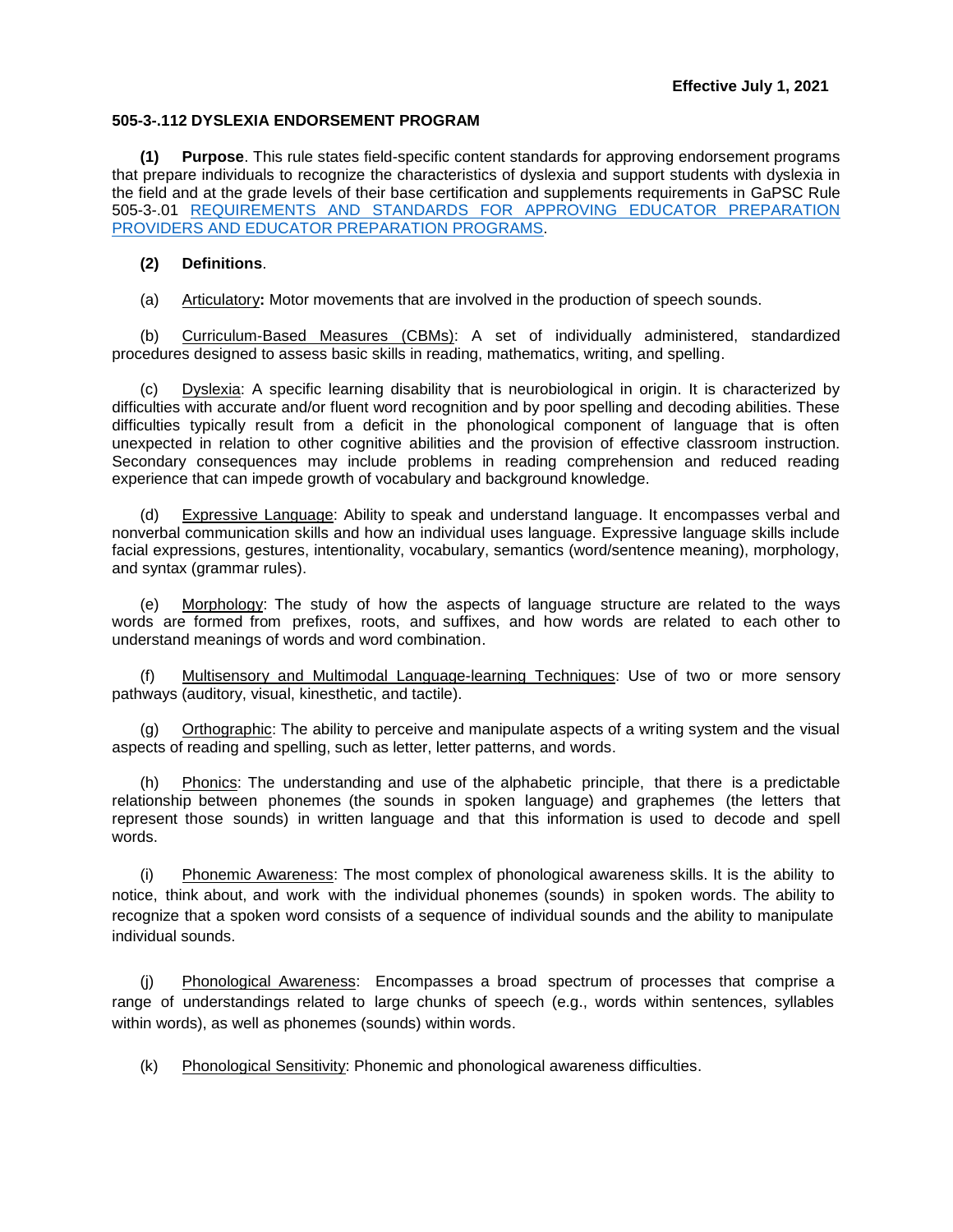(l) Receptive Language: Ability to understand words and language. Involves attention, listening, and processing the message to gain information. Areas of receptive language skills include attention, receptive vocabulary, following directions, and understanding questions.

- (m) Semantic: Ability to understand meanings of words and word combination.
- (n) Syntactic: Ability to arrange words in sentences.

**(3) In-Field Statement**. Completers of the Dyslexia Endorsement have strengthened and enhanced competency for recognizing the characteristics of dyslexia and for supporting students with dyslexia in the field(s) and at the grade levels of their base certificate(s).

## **(4) Requirements**.

- (a) A GaPSC-approved professional educator preparation provider may seek state approval to offer this field as either a stand-alone endorsement program or as an endorsement program embedded in a GaPSC-approved initial preparation program or an advanced (degree-only) preparation program. In addition to meeting all applicable approval requirements and standards, embedded endorsement programs must meet requirements specified in paragraph (e) 3. (ix) of GaPSC Educator Preparation GaPSC Rule 505-3-.01 [REQUIREMENTS AND](https://www.gapsc.com/Rules/Current/EducatorPreparation/505-3-.01.pdf?dt=%3C%25#Eval()  [STANDARDS FOR APPROVING EDUCATOR PREPARATION PROVIDERS AND](https://www.gapsc.com/Rules/Current/EducatorPreparation/505-3-.01.pdf?dt=%3C%25#Eval()  [EDUCATOR PREPARATION PROGRAMS.](https://www.gapsc.com/Rules/Current/EducatorPreparation/505-3-.01.pdf?dt=%3C%25#Eval()
- (b) To receive approval, a GaPSC-approved educator preparation provider shall offer a preparation program described in program planning forms, catalogs, and syllabi addressing the following standards for the preparation of teachers adapted from the International Dyslexia Association (2018).
	- 1. Foundations of Literacy Acquisition. Programs shall prepare candidates who are able to:
		- (i) Understand the five (5) language processing requirements of proficient reading and writing: phonological, orthographic, semantic, syntactic, and discourse;
		- (ii) Understand that learning to read, for most people, requires explicit instruction;
		- (iii) Understand the reciprocal relationships among phonemic awareness, decoding, word recognition, spelling, and vocabulary knowledge;
		- (iv) Identify and explain aspects of cognition and behavior that affect reading and writing development;
		- (v) Identify (and explain how) environmental, cultural, and social factors contribute to literacy development;
		- (vi) Explain major research findings regarding the contribution of linguistic and cognitive factors to the prediction of literacy outcomes;
		- (vii) Understand the most common intrinsic differences between good and poor readers (i.e., linguistic, cognitive, and neurobiological);
		- (viii) Know phases in the typical developmental progression of oral language, phonemic awareness, decoding skills, printed word recognition, spelling, reading fluency, reading comprehension, and written expression; and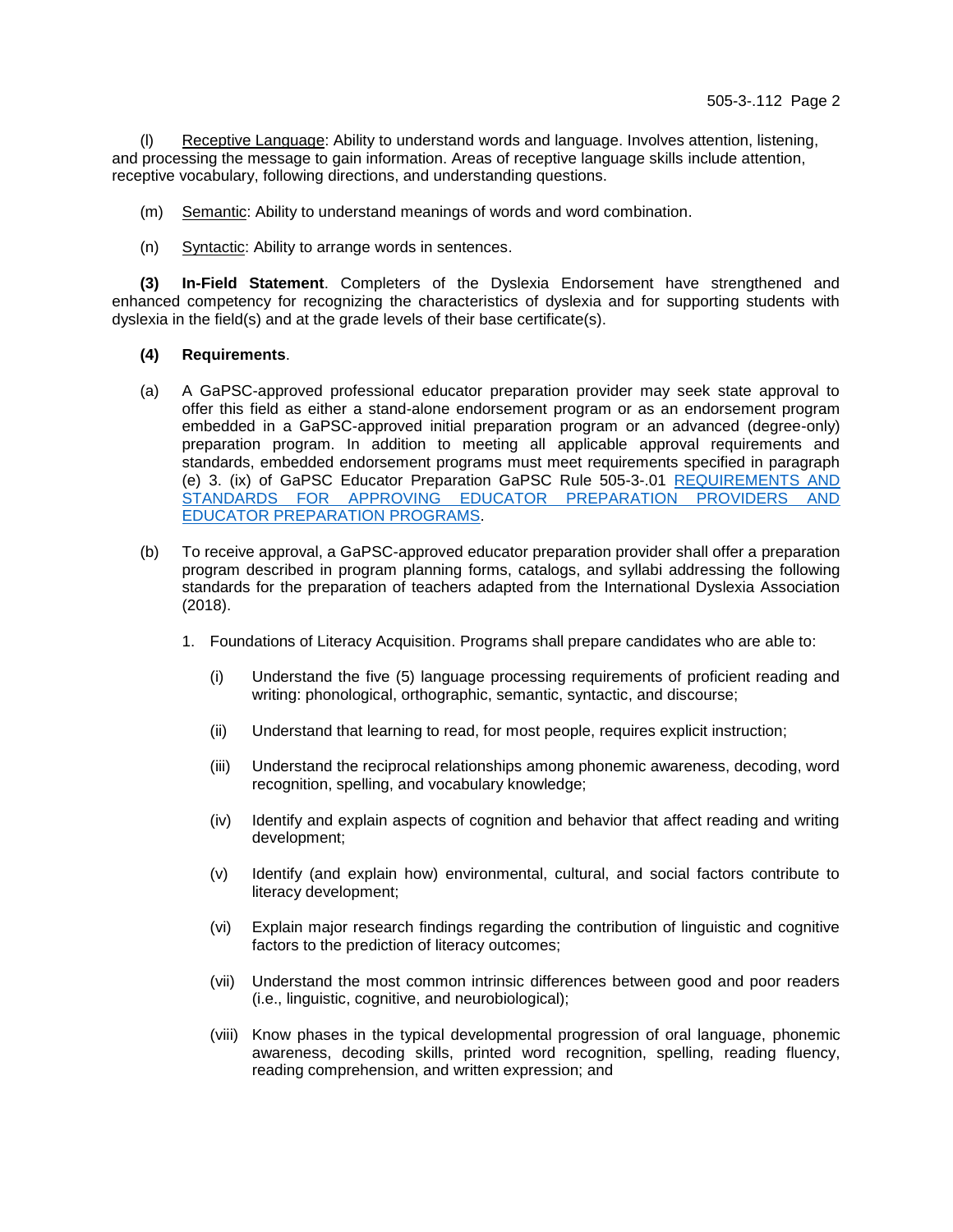- (ix) Understand the changing relations among the major components of literacy development in accounting for reading achievement.
- 2. Knowledge of Diverse Reading Profiles, Including Dyslexia. Programs shall prepare candidates who are able to:
	- (i) Recognize the tenets of the (2003) International Dyslexia Association definition of dyslexia, or any accepted revisions thereof;
	- (ii) Know fundamental provisions of federal and state laws that pertain to learning disabilities, including dyslexia and other reading and language disability subtypes;
	- (iii) Identify the distinguishing characteristics of dyslexia and other language difficulties including expressive and receptive language;
	- (iv) Understand how reading disabilities vary in presentation and degree; and
	- (v) Understand how and why symptoms of reading difficulty are likely to change over time in response to development and instruction.
- 3. Assessments. Programs shall prepare candidates who are able to:
	- (i) Understand the differences among and purposes for screening, progress monitoring, and diagnostic and outcome assessments;
	- (ii) Understand basic principles of test construction and formats (e.g., reliability, validity, criterion, normed);
	- (iii) Interpret basic statistics commonly utilized in formal and informal assessments;
	- (iv) Know and utilize in practice well-validated screen tests designed to identify students at risk for reading difficulties;
	- (v) Understand and apply the principles of progress monitoring and reporting with Curriculum-Based Measures (CBMs) including graphing techniques;
	- (vi) Know and utilize in practice informal diagnostic surveys of phonological and phonemic awareness, decoding skills, oral reading fluency, comprehension, spelling and writing;
	- (vii) Know how to read and interpret the most common diagnostic tests used by psychologists, speech-language pathologists, and education evaluators;
	- (viii) Integrate, summarize, and communicate (orally and in writing) the meanings of educational assessment data for sharing; and
	- (ix) Understand the developmental aspects of reading abilities and how they impact the purpose of assessment, the areas of literacy that should be focused upon, and the interpretation of assessment results.
- 4. Structured Literacy Instruction. Programs shall prepare candidates who demonstrate an understanding of:
	- (i) The essential principles and practices of structured literacy instruction, as indicated by the following: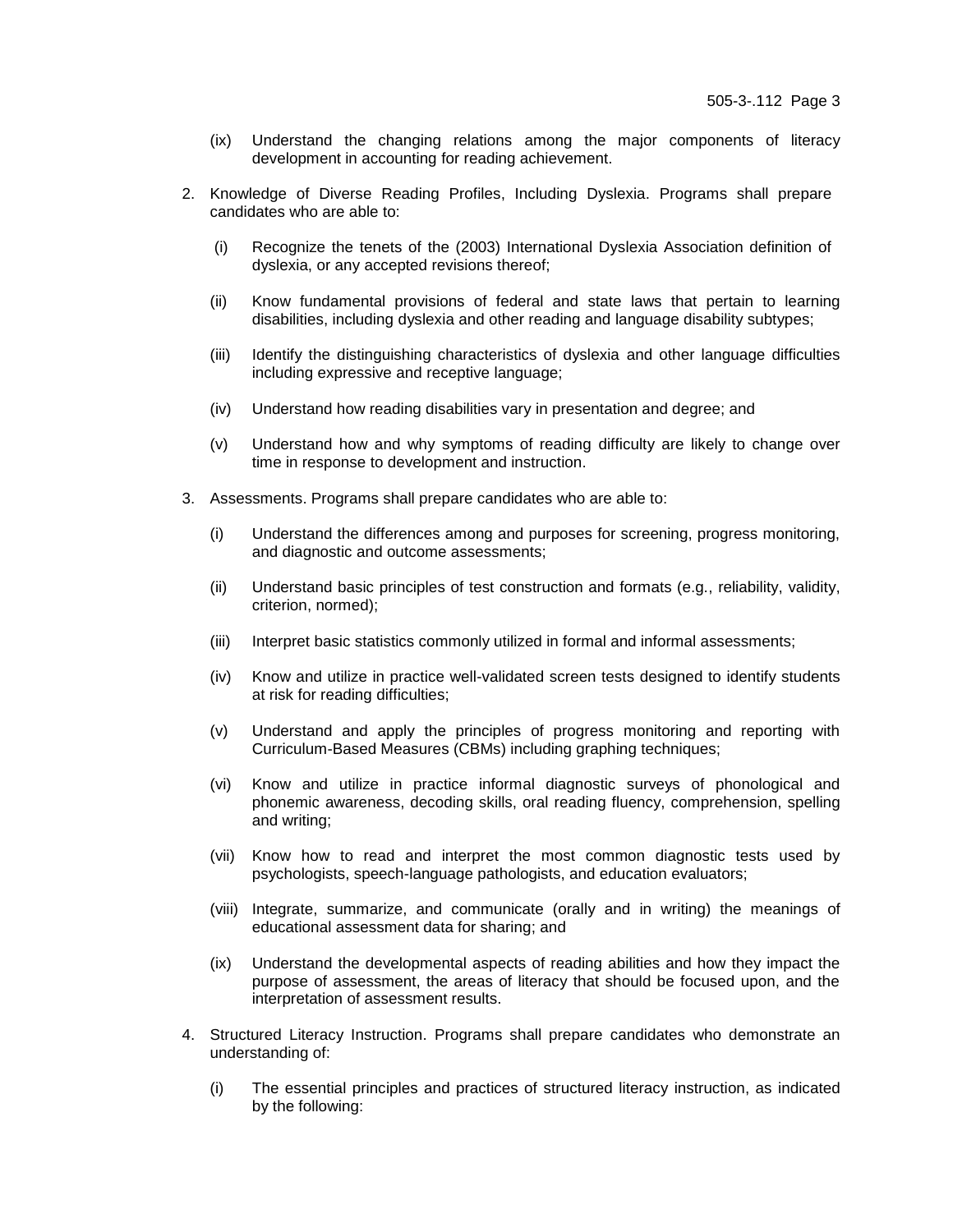- (I) Understand and apply in practice the general principles and practices of structured language and literacy teaching, including explicit, systematic, cumulative, and teacher-directed;
- (II) Understand and apply in practice the rationales for multisensory and multimodal language-learning techniques; and
- (III) Understand the rationale for and adapt instruction to accommodate individual differences in cognitive, linguistic, sociocultural, and behavioral aspects of learning.
- (ii) Phonological and phonemic awareness, as indicated by the following:
	- (I) Understand the rationale for and identify, pronounce, classify, and compare all the consonant phonemes and all vowel phonemes of English;
	- (II) Understand and apply in practice considerations for levels of phonological sensitivity;
	- (III) Understand and apply in practice considerations for phonemic awareness difficulties;
	- (IV) Know and apply in practice consideration for the progression of phonemic awareness skill development, across age and grade;
	- (V) Know and apply in practice considerations for the general and specific goals of phonemic awareness instruction;
	- (VI) Know and apply in practice considerations for the principles of phonemic awareness instruction: brief, multisensory, conceptual, articulatory and auditory verbal; and
	- (VII) Know and apply in practice considerations for the utility of print and online resources for obtaining information about languages other than English.
- (iii) Phonics and word recognition, as indicated by the following:
	- (I) Know and apply in practice considerations for the structure of English orthography and the patterns and rules that inform the teaching of single-and multisyllabic regular word reading;
	- (II) Know and apply in practice considerations for systematically, cumulatively, and explicitly teaching basic decoding and spelling skills;
	- (III) Know and apply in practice considerations for organizing word recognition and spelling lessons by following a structured phonics lesson plan;
	- (IV) Know and apply in practice considerations for using multisensory routines to enhance student engagement and memory;
	- (V) Know and apply in practice considerations for adapting instruction for students with weaknesses in working memory, attention, executive function, or processing speed;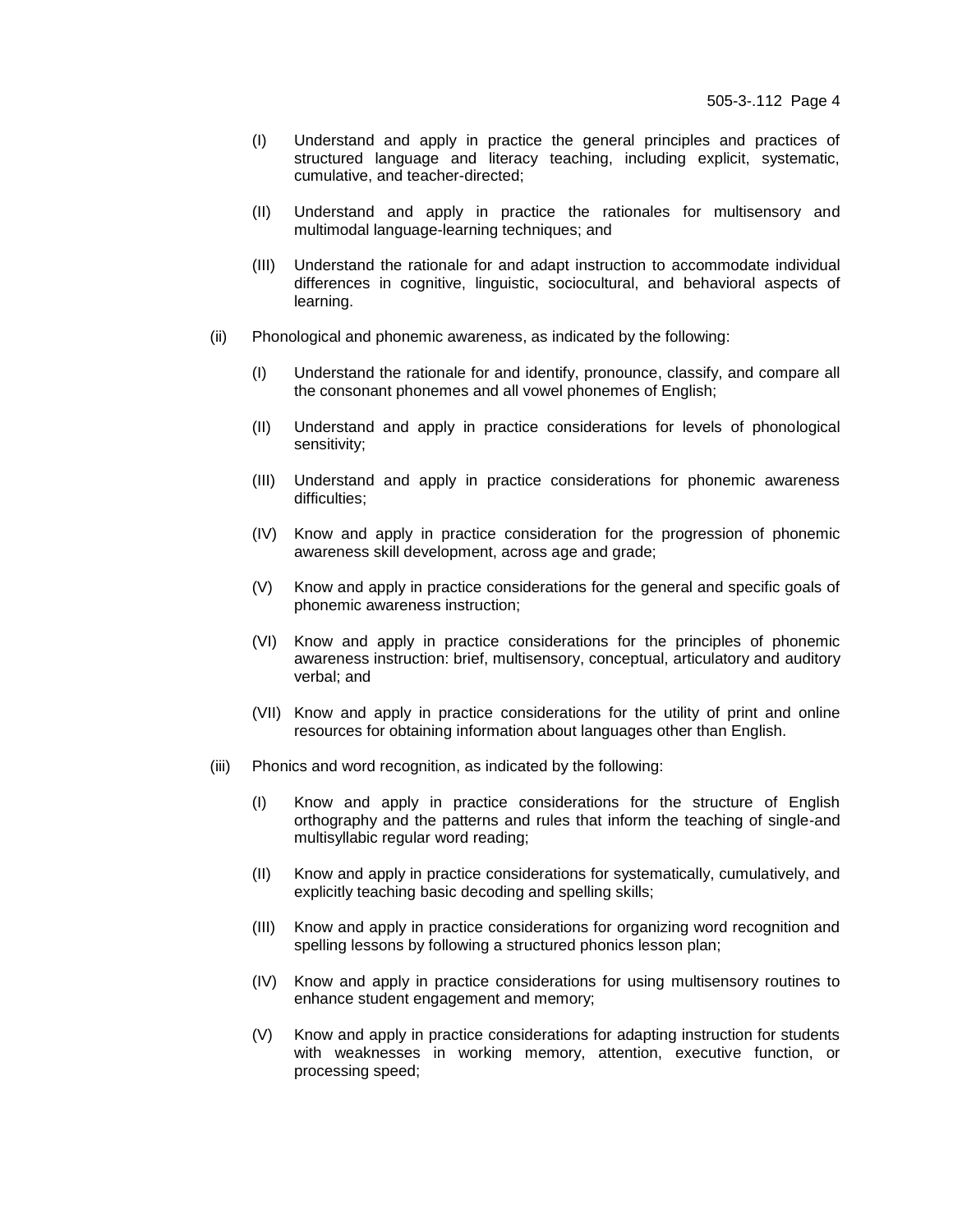- (VI) Know and apply in practice considerations for teaching irregular words in small increments using special techniques;
- (VII) Know and apply in practice considerations for systematically teaching the decoding of multisyllabic words; and
- (VIII) Know and apply in practice considerations for the different types and purposes of texts.
- (iv) Automatic, fluent reading of text as indicated by the following:
	- (I) Know and apply in practice considerations for the role of fluent word-level skills in automatic word reading, oral reading fluency, reading comprehension, and motivation to read;
	- (II) Know and apply in practice considerations for varied techniques and methods for building reading fluency;
	- (III) Know and apply in practice considerations for text reading fluency as an achievement of normal reading development that can be advanced through informed instruction and progress-monitoring practices; and
	- (IV) Know and apply in practice considerations for appropriate uses of assistive technology for students with serious limitations in reading fluency.
- (v) Vocabulary, as indicated by the following:
	- (I) Know and apply in practice considerations for the role of vocabulary development and vocabulary knowledge in oral and written language comprehension;
	- (II) Know and apply in practice considerations for the sources of wide differences in students' vocabularies;
	- (III) Know and apply in practice considerations for the role and characteristics of indirect (contextual) methods of vocabulary instruction; and
	- (IV) Know and apply in practice considerations for the role and characteristics of direct, explicit methods of vocabulary instruction.
- (vi) Listening and reading comprehension, as indicated by the following:
	- (I) Know and apply in practice considerations for factors that contribute to deep comprehension;
	- (II) Know and apply in practice considerations for instructional routines appropriate for each major genre: informational text, narrative text, and argumentation;
	- (III) Know and apply in practice considerations for the role of sentence comprehension in listening and reading comprehension;
	- (IV) Know and apply in practice considerations for the use of explicit comprehension strategy instruction, as supported by research; and